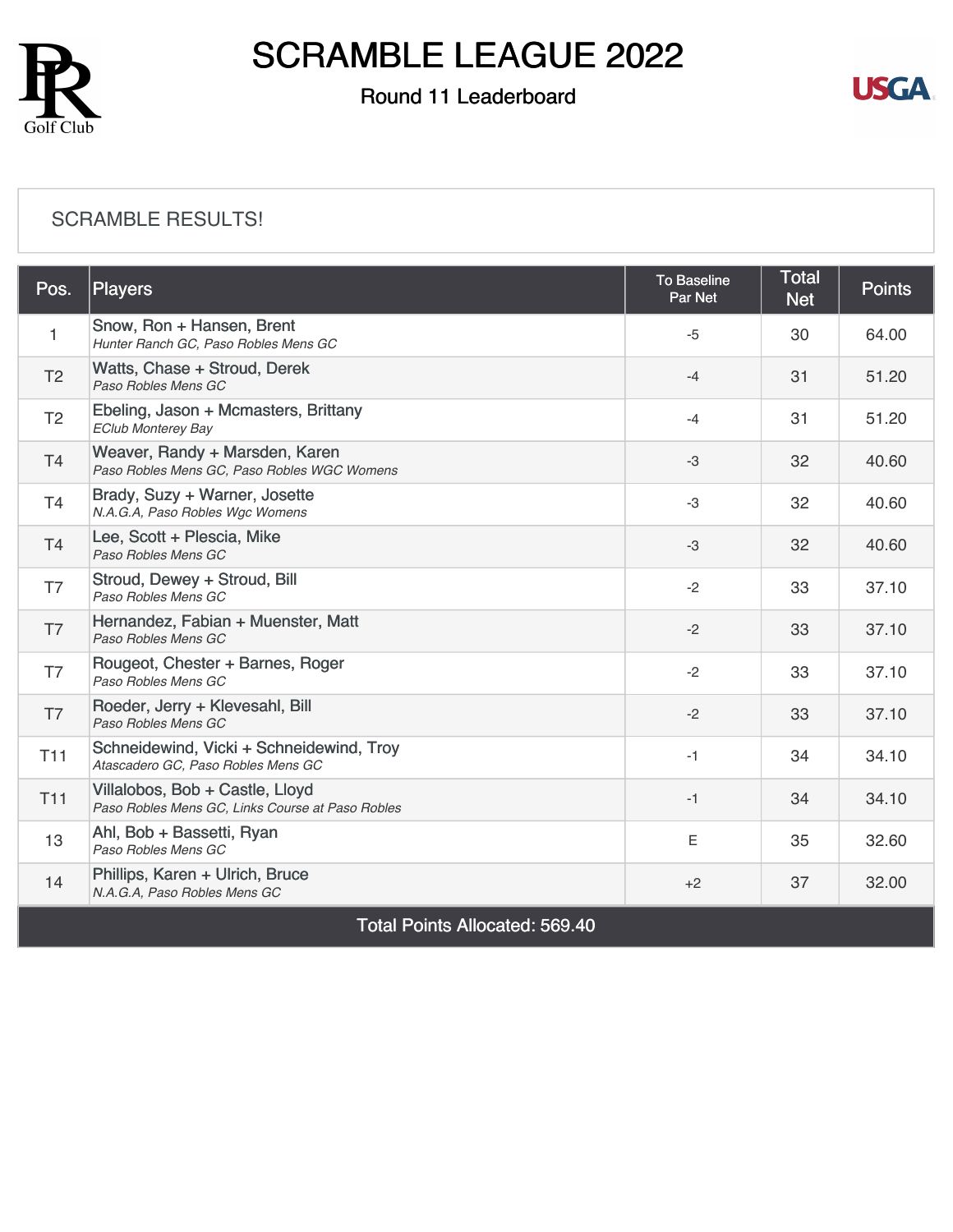

### Round 11 Leaderboard



#### [GROSS SKINS!](https://static.golfgenius.com/v2tournaments/8468461970239045302?called_from=&round_index=11)

| <b>Players</b>                                            |  | <b>Purse</b> | <b>Details</b> |  |  |  |
|-----------------------------------------------------------|--|--------------|----------------|--|--|--|
| Hernandez, Fabian + Muenster, Matt<br>Paso Robles Mens GC |  | \$140.00     | Birdie on 14   |  |  |  |
| Total Purse Allocated: \$140.00                           |  |              |                |  |  |  |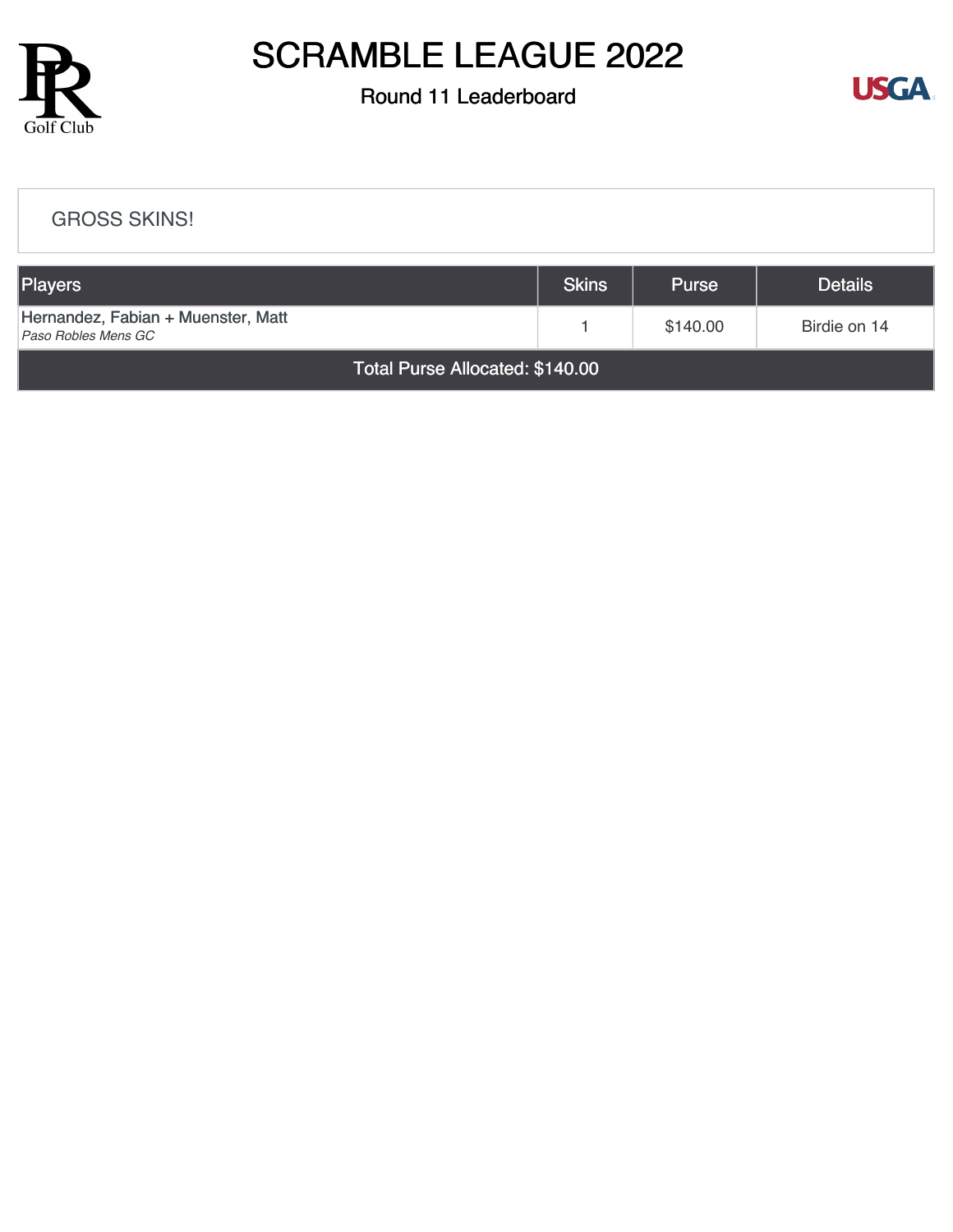

### Round 11 Leaderboard



#### [NET SKINS!](https://static.golfgenius.com/v2tournaments/8468462884429545143?called_from=&round_index=11)

| <b>Players</b>                                                                      | <b>Skins</b> | <b>Purse</b> | <b>Details</b> |  |  |
|-------------------------------------------------------------------------------------|--------------|--------------|----------------|--|--|
| Brady, Suzy + Warner, Josette<br>N.A.G.A. Paso Robles Wgc Womens                    |              | \$46.67      | Eagle on 12    |  |  |
| Hernandez, Fabian + Muenster, Matt<br>Paso Robles Mens GC                           |              | \$46.67      | Eagle on 14    |  |  |
| Villalobos, Bob + Castle, Lloyd<br>Paso Robles Mens GC, Links Course at Paso Robles |              | \$46.67      | Eagle on 16    |  |  |
| <b>Total Purse Allocated: \$140.01</b>                                              |              |              |                |  |  |